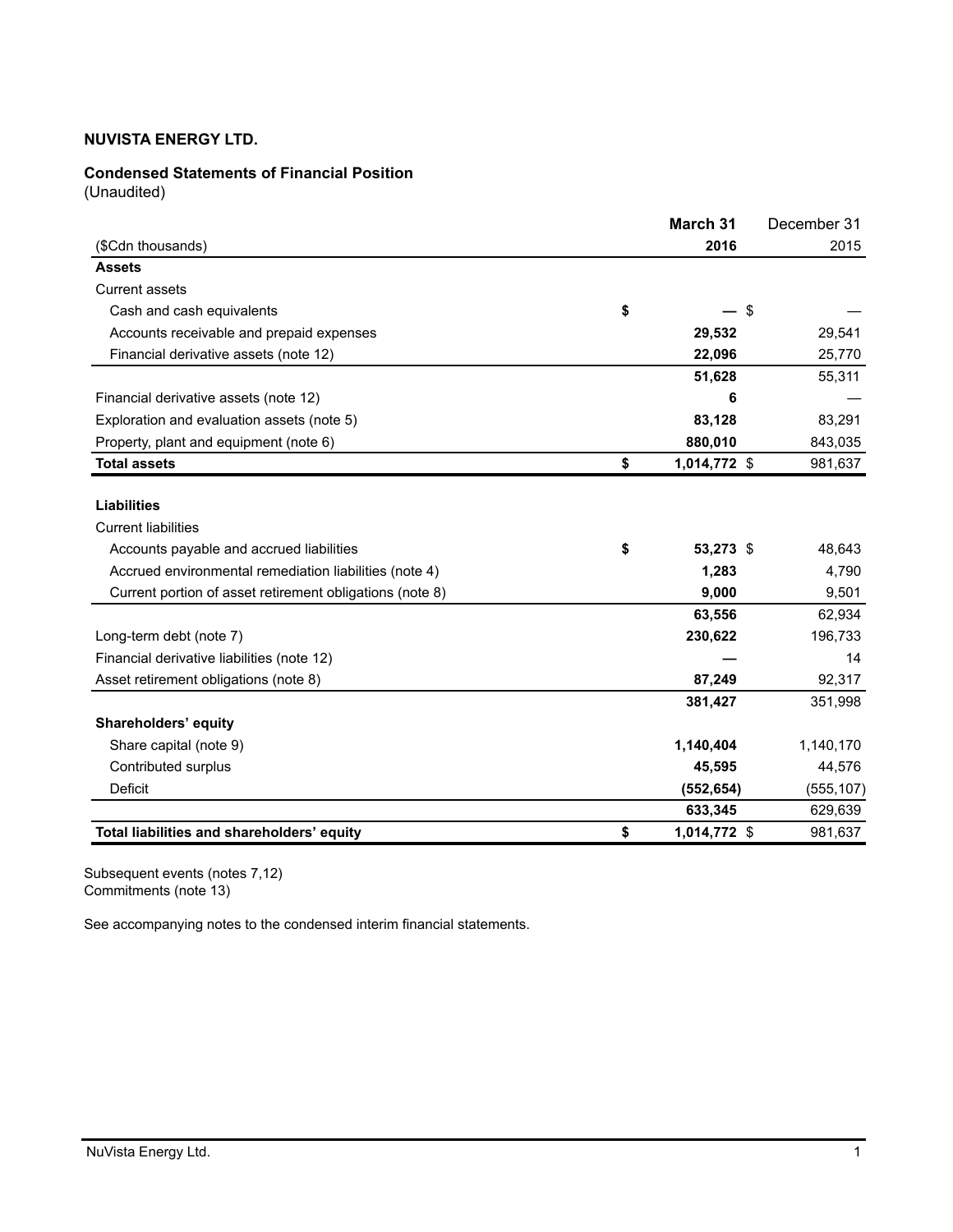# **Condensed Statements of Earnings (Loss) and Comprehensive Income (Loss)** (Unaudited)

|                                                               | Three months ended March 31 |                   |           |
|---------------------------------------------------------------|-----------------------------|-------------------|-----------|
| (\$Cdn thousands, except per share amounts)                   |                             | 2016              | 2015      |
| <b>Revenues</b>                                               |                             |                   |           |
| Oil and natural gas                                           | \$                          | 59,720 \$         | 57,927    |
| Royalties                                                     |                             | (3,071)           | (2,839)   |
|                                                               |                             | 56,649            | 55,088    |
| Realized gain on financial derivatives (note 12)              |                             | 11,465            | 12,269    |
| Unrealized loss on financial derivatives (note 12)            |                             | (3,654)           | (10, 596) |
|                                                               |                             | 64,460            | 56,761    |
| <b>Expenses</b>                                               |                             |                   |           |
| Transportation                                                |                             | 6,358             | 6,713     |
| Operating                                                     |                             | 24,558            | 22,861    |
| General and administrative                                    |                             | 4,409             | 5,249     |
| Share-based compensation (note 11)                            |                             | 1.045             | 1,482     |
| Depletion, depreciation, amortization and impairment (note 6) |                             | 23,451            | 25,953    |
| Exploration and evaluation (note 5)                           |                             |                   | 1,126     |
| Gain on property dispositions                                 |                             | (367)             | (489)     |
| Note receivable recovery                                      |                             | (350)             |           |
| Financing costs                                               |                             | 2.903             | 2.537     |
|                                                               |                             | 62,007            | 65,432    |
| Earnings (loss) before taxes                                  |                             | 2,453             | (8,671)   |
| Deferred income tax expense (benefit)                         |                             |                   | (1,012)   |
| Net earnings (loss) and comprehensive income (loss)           | \$                          | $2,453$ \$        | (7,659)   |
|                                                               |                             |                   |           |
| Net earnings (loss) per share (note 10)                       |                             |                   |           |
| Basic                                                         | \$                          | $0.02 \text{ } $$ | (0.06)    |
| <b>Diluted</b>                                                | \$                          | 0.02 <sub>5</sub> | (0.06)    |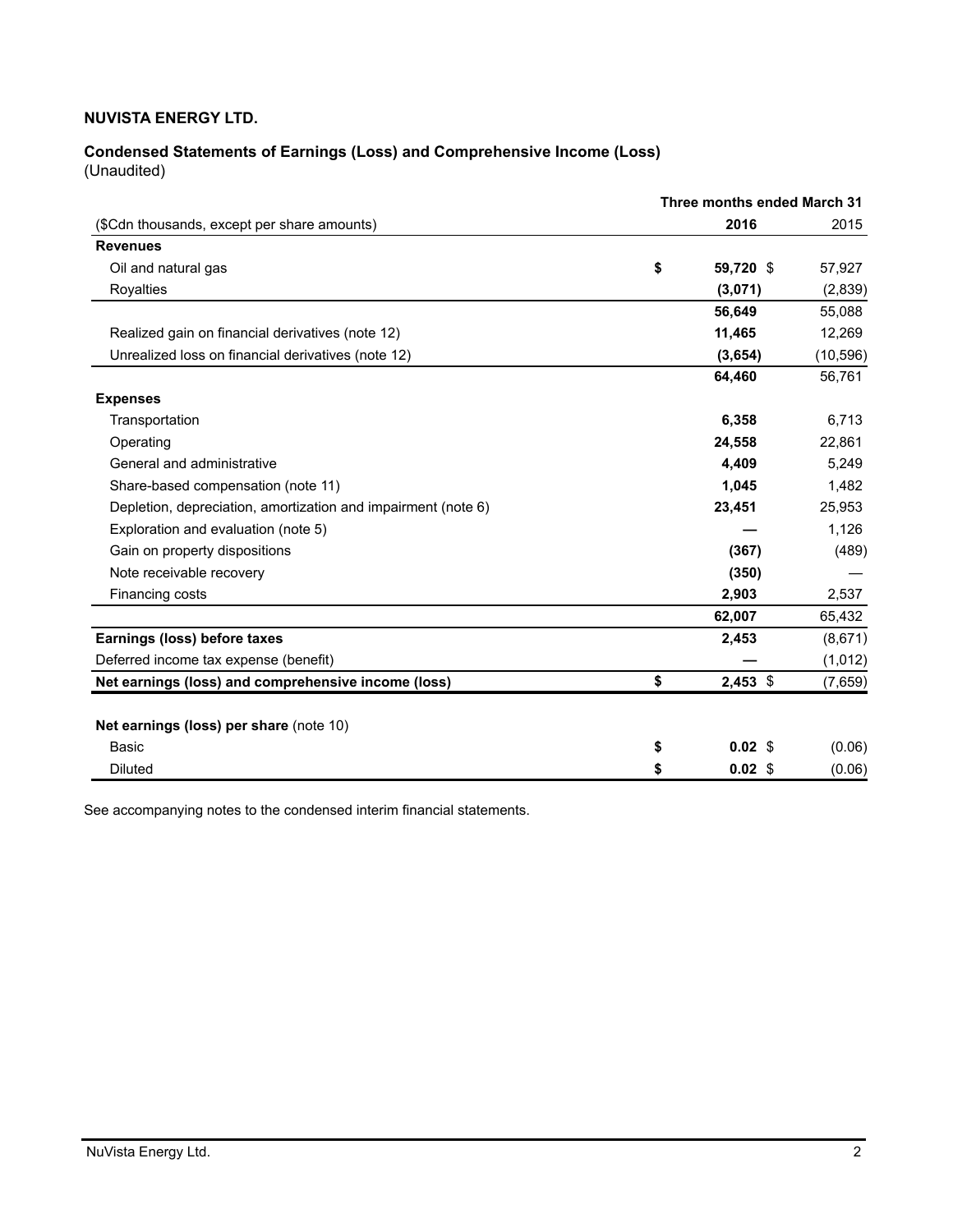# **Condensed Statements of Changes in Shareholders' Equity**

(Unaudited)

|                                                              | Three months ended March 31 |                 |  |            |
|--------------------------------------------------------------|-----------------------------|-----------------|--|------------|
| (\$Cdn thousands)                                            |                             | 2016            |  | 2015       |
| Share capital (note 9)                                       |                             |                 |  |            |
| Balance, January 1                                           | \$                          | 1,140,170 \$    |  | 1,029,017  |
| Issued for cash on exercise of stock options                 |                             | 141             |  | 746        |
| Contributed surplus transferred on exercise of stock options |                             | 48              |  | 256        |
| Conversion of restricted share awards                        |                             | 45              |  |            |
| Balance, end of period                                       | \$                          | $1,140,404$ \$  |  | 1,030,019  |
|                                                              |                             |                 |  |            |
| <b>Contributed surplus</b>                                   |                             |                 |  |            |
| Balance, January 1                                           | \$                          | 44,576 \$       |  | 40,812     |
| Share-based compensation                                     |                             | 1,111           |  | 1,224      |
| Transfer to share capital on exercise of stock options       |                             | (48)            |  | (256)      |
| Conversion of restricted share awards                        |                             | (44)            |  |            |
| Balance, end of period                                       | \$                          | 45,595 \$       |  | 41,780     |
| <b>Deficit</b>                                               |                             |                 |  |            |
|                                                              |                             |                 |  |            |
| Balance, January 1                                           | \$                          | $(555, 107)$ \$ |  | (382, 182) |
| Net earnings (loss)                                          |                             | 2,453           |  | (7,659)    |
| Balance, end of period                                       | \$                          | (552,654) \$    |  | (389, 841) |
| Total shareholders' equity                                   | \$                          | 633,345 \$      |  | 681,958    |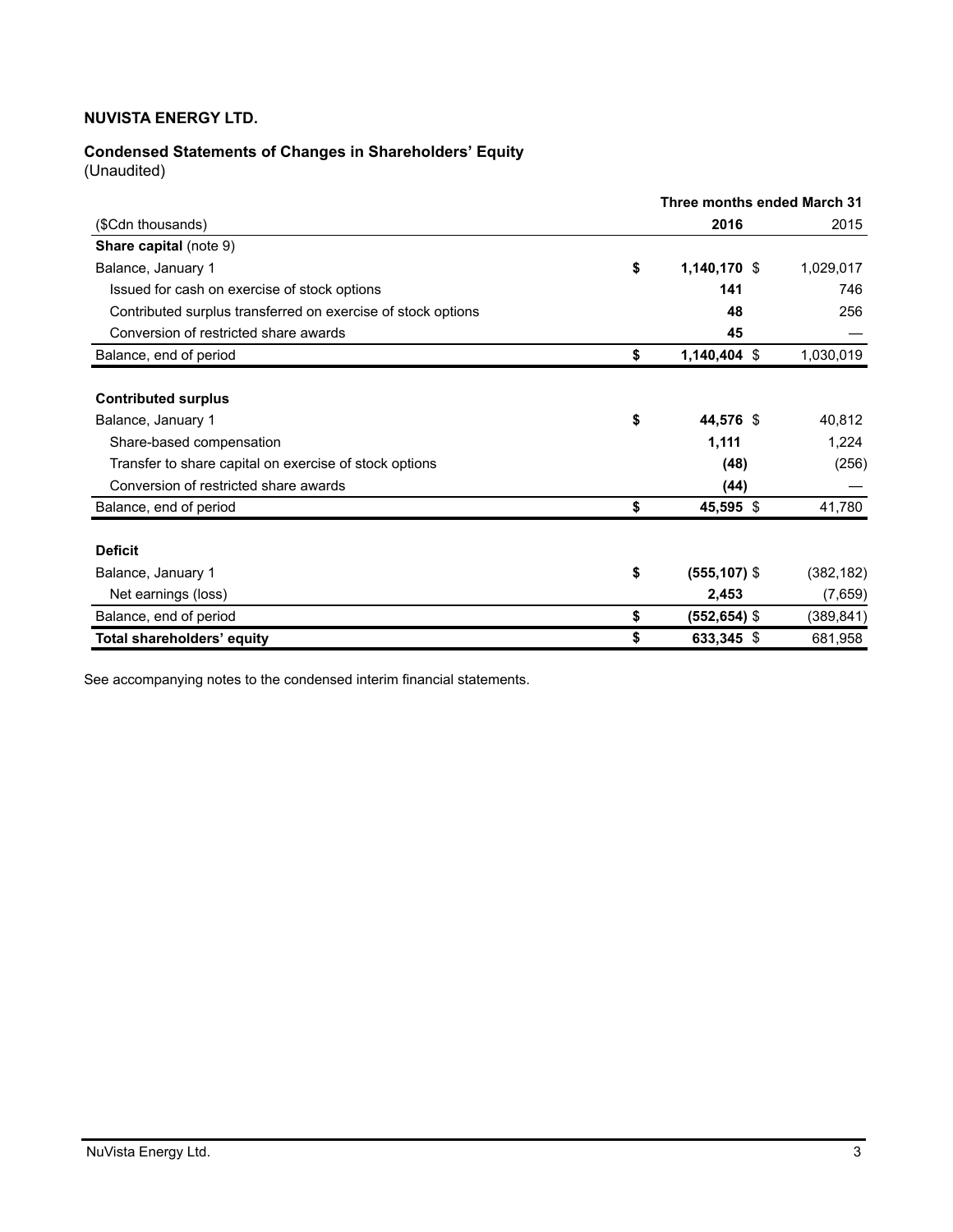### **Condensed Statements of Cash Flows**

(Unaudited)

|                                                      | Three months ended March 31 |            |
|------------------------------------------------------|-----------------------------|------------|
| (\$Cdn thousands)                                    | 2016                        | 2015       |
| Cash provided by (used in)                           |                             |            |
| <b>Operating activities</b>                          |                             |            |
| Net earnings (loss)                                  | \$<br>2,453 \$              | (7,659)    |
| Items not requiring cash from operations:            |                             |            |
| Depletion, depreciation, amortization and impairment | 23,451                      | 25,953     |
| Exploration and evaluation                           |                             | 1,126      |
| Gain on property dispositions                        | (367)                       | (489)      |
| Share-based compensation (note 11)                   | 899                         | 1,153      |
| Unrealized loss on financial derivatives             | 3,654                       | 10,596     |
| Deferred income tax expense (benefit)                |                             | (1,012)    |
| Accretion (note 8)                                   | 548                         | 649        |
| Asset retirement expenditures (note 8)               | (5,047)                     | (2, 343)   |
| Change in non-cash working capital                   | (161)                       | 11,006     |
|                                                      | 25,430                      | 38,980     |
| <b>Financing activities</b>                          |                             |            |
| Issue of share capital, net of share issue costs     | 141                         | 746        |
| Increase in long-term debt                           | 33,889                      | 60,570     |
|                                                      | 34,030                      | 61,316     |
| <b>Investing activities</b>                          |                             |            |
| Property, plant and equipment expenditures           | (60, 775)                   | (100, 604) |
| Exploration and evaluation expenditures              | (418)                       | (6, 712)   |
| Property acquisitions                                |                             | (600)      |
| Proceeds on property dispositions                    | 450                         | 2,752      |
| Change in non-cash working capital                   | 1,283                       | 4,868      |
|                                                      | (59, 460)                   | (100, 296) |
| Change in cash and cash equivalents                  |                             |            |
| Cash and cash equivalents, balance January 1         |                             |            |
| Cash and cash equivalents, end of period             | \$<br>\$                    |            |
| Cash interest paid                                   | \$<br>$1,985$ \$            | 1,775      |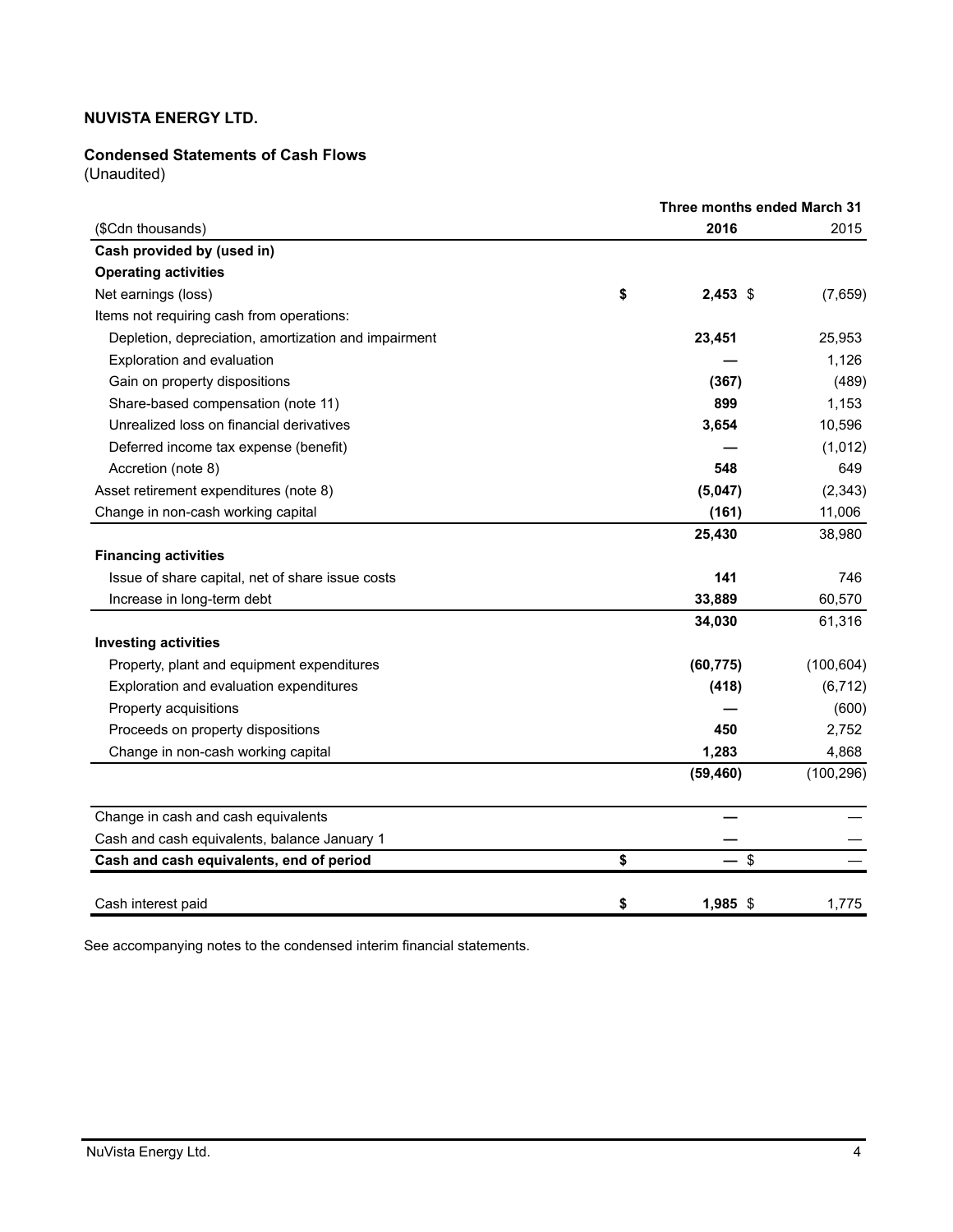# **NUVISTA ENERGY LTD. NOTES TO THE CONDENSED INTERIM FINANCIAL STATEMENTS (Unaudited)**

Three months ended March 31, 2016 with comparative figures for 2015. All tabular amounts are in thousands of Canadian dollars, except share and per share amounts, unless otherwise stated.

### **1. Corporate information**

NuVista Energy Ltd. ("NuVista" or the "Company") is a Canadian publicly traded company incorporated in the province of Alberta. The Company is an oil and natural gas company actively engaged in the exploration, development and production of oil and natural gas reserves in the Western Canadian Sedimentary Basin. NuVista's primary focus is on the scalable and repeatable condensate-rich Montney formation in the Alberta Deep Basin.

The address of the Company's head office is 3500, 700 – 2nd Street S.W., Calgary, Alberta, Canada, T2P 2W2.

#### **2. Basis of preparation**

These condensed interim financial statements (the "financial statements") have been prepared in accordance with International Accounting Standards ("IAS") 34, "Interim Financial Reporting". These financial statements have been prepared following the same accounting policies and methods of computation as the annual financial statements for the year ended December 31, 2015. These financial statements do not include all the information required for annual financial statements and should be read in conjunction with the audited financial statements for the year ended December 31, 2015, which have been prepared in accordance with Financial Reporting Standards ("IFRS").

These financial statements were approved and authorized for issuance by the Board of Directors on May 11, 2016.

#### **3. New accounting policies**

Future accounting changes

Below is a brief description of new IFRS standards and amendments that are not yet effective and have not been applied in the preparation of these financial statements.

In May 2014, the IASB issued IFRS 15, "Revenue from Contracts with Customers", which replaces IAS 18, "Revenue" and IAS 11, "Construction Contracts". The standard is now effective January 1, 2018 and is required to be adopted retrospectively or using a modified transition approach. The Company will be required to adopt this standard and is currently evaluating the impact this standard may have on the financial statements.

In July 2014, the IASB issued IFRS 9, "Financial Instruments" to replace IAS 39, "Financial Instruments: Recognition and Measurement". The new standard replaces the current multiple classification and measurement models for financial asset and liabilities with a single model that has only two classification categories: amortized cost and fair value. As of January 1, 2018, the Company will be required to adopt the standard. The Company is evaluating the impact this standard may have on the financial statements.

In January 2016, the IASB issued IFRS 16 "Leases" which replaces IAS 17 "Leases". The standard will come into effect for annual periods beginning on or after January 1, 2019, with earlier adoption permitted if the entity is also applying for IFRS 15 "Revenue from Contracts with Customers". IFRS 16 will be applied by NuVista on January 1, 2019 and the Company is currently evaluating the impact of the standard may have on the financial statements.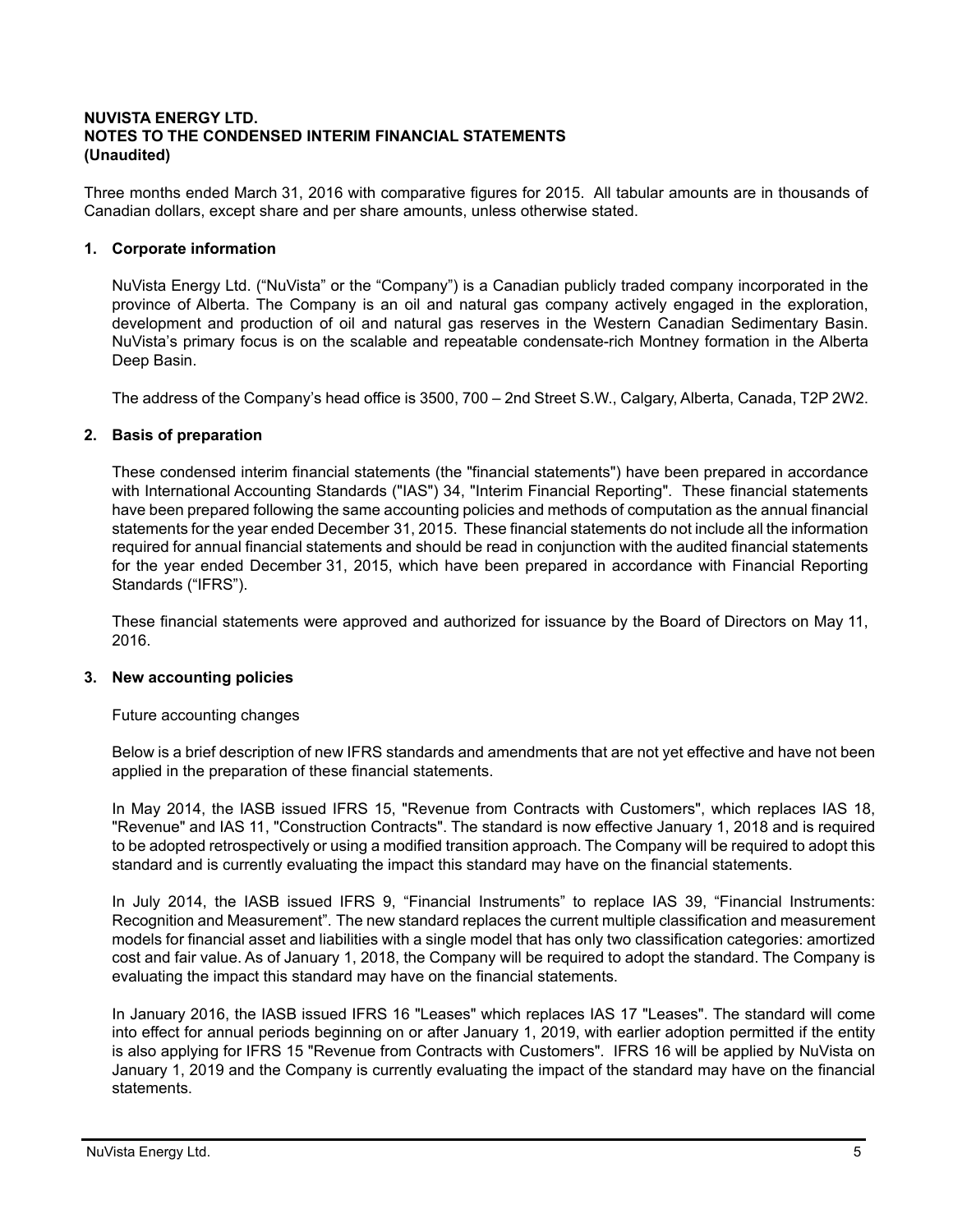### **4. Accrued environmental remediation liabilities**

|                                   |  |            | March 31, 2016 December 31, 2015 |  |  |
|-----------------------------------|--|------------|----------------------------------|--|--|
| Balance, January 1                |  | 4.790 \$   |                                  |  |  |
| Environmental remediation expense |  |            | 9,300                            |  |  |
| Remediation costs incurred        |  | (3,507)    | (4, 510)                         |  |  |
| Balance, end of period            |  | $1,283$ \$ | 4.790                            |  |  |

During the third quarter of 2015, the Company identified a leak in a remote pipeline carrying oil emulsion in the Non-Core area of Northwest Alberta. The pipeline was immediately shut down and the Company's emergency response plan was activated. The Company's insurers have been notified and are currently evaluating to determine if this is an insurable event. The Company recorded \$9.3 million in environmental remediation expense in the December 31, 2015 year end financial statements, which is the current best estimate of the total cost of remediation. To date, \$8.0 million million has been spent. It is anticipated that majority of the remaining remediation will continue to occur throughout 2016.

#### **5. Exploration and evaluation assets**

|                                                     |           | March 31, 2016 December 31, 2015 |
|-----------------------------------------------------|-----------|----------------------------------|
| Balance, January 1                                  | 83,291 \$ | 98,906                           |
| Additions                                           | 418       | 15,884                           |
| Acquisitions                                        |           | 6,323                            |
| <b>Dispositions</b>                                 |           | (7, 198)                         |
| Capitalized share-based compensation                | 223       | 6                                |
| Transfers to property, plant and equipment (note 6) | (804)     | (20,900)                         |
| Expiries (exploration and evaluation expense)       |           | (2,942)                          |
| Impairment                                          |           | (6,788)                          |
| Balance, end of period                              | 83,128 \$ | 83,291                           |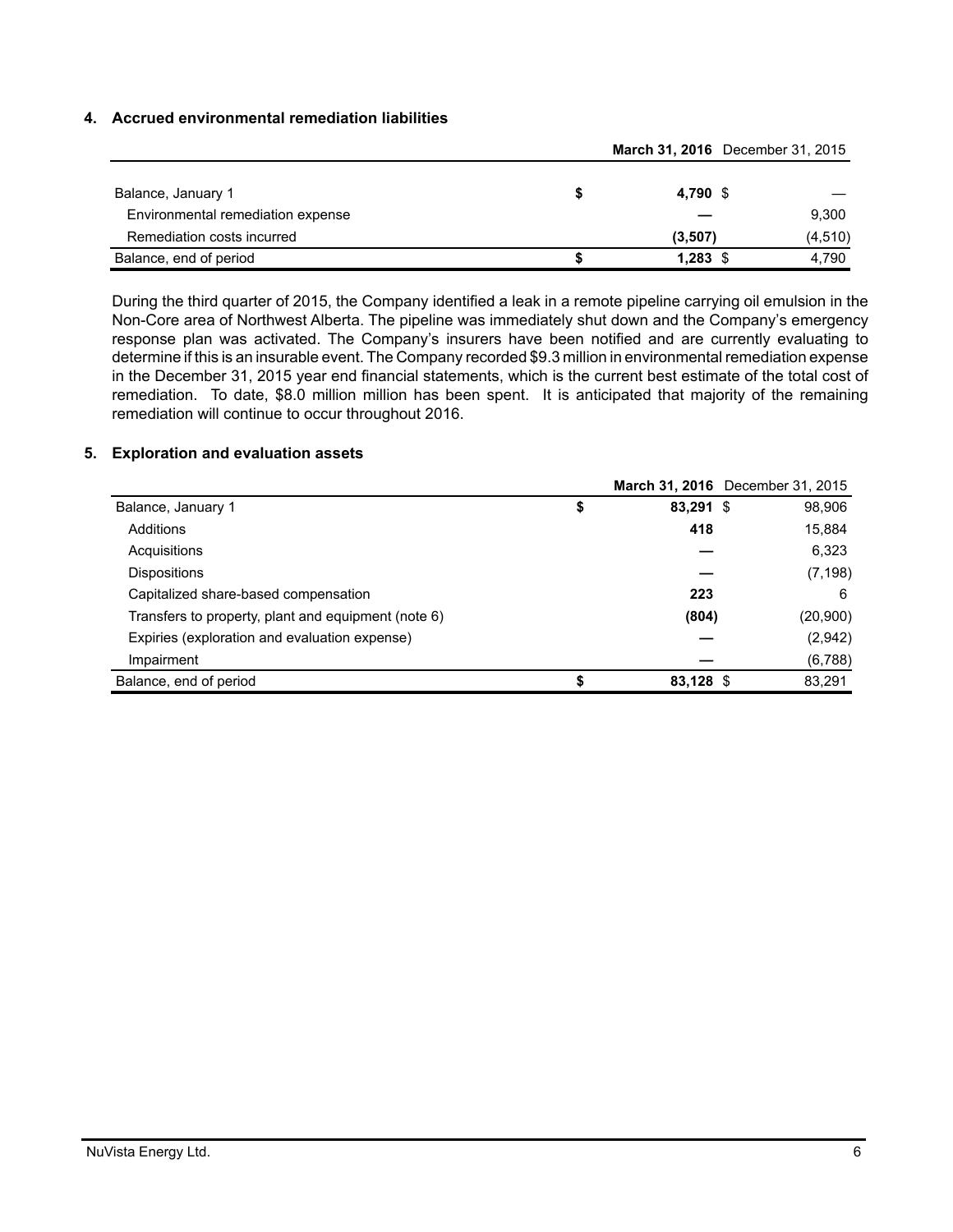### **6. Property, plant and equipment**

|                                                           |                    | March 31, 2016 December 31, 2015 |
|-----------------------------------------------------------|--------------------|----------------------------------|
| Cost                                                      |                    |                                  |
| Balance, January 1                                        | \$<br>1,545,216 \$ | 1,355,406                        |
| Additions                                                 | 60,775             | 257,358                          |
| Acquisitions                                              |                    |                                  |
| <b>Dispositions</b>                                       | (715)              | (95, 913)                        |
| Change in asset retirement obligations (note 8)           | (1,064)            | 7,465                            |
| Transfers from exploration and evaluation assets (note 5) | 804                | 20.900                           |
| Balance, end of period                                    | \$<br>1,605,016 \$ | 1.545.216                        |

|                                                                  |                  | March 31, 2016 December 31, 2015 |
|------------------------------------------------------------------|------------------|----------------------------------|
| Accumulated depletion, depreciation, amortization and impairment |                  |                                  |
| Balance, January 1                                               | \$<br>702,181 \$ | 530,291                          |
| Depletion and depreciation expense                               | 23.451           | 160,901                          |
| <b>Dispositions</b>                                              | (626)            | (63, 410)                        |
| Impairments                                                      |                  | 74,399                           |
| Balance, end of period                                           | \$<br>725,006 \$ | 702,181                          |
|                                                                  |                  | March 31, 2016 December 31, 2015 |
| <b>Carrying value</b>                                            |                  |                                  |
| Balance, January 1                                               | \$<br>843.035 \$ | 825.115                          |

Balance, end of period **\$ 880,010** \$ 843,035

### **7. Long-term debt**

At March 31, 2016, the Company had a \$300.0 million (December 31, 2015 – \$300.0 million) extendible revolving term credit facility available from a syndicate of Canadian chartered banks. Borrowing under the credit facility may be made by prime loans, bankers' acceptances and/or US libor advances. These advances bear interest at the bank's prime rate and/or at money market rates plus a borrowing margin. For the three months ended March 31, 2016, borrowing costs averaged 3.3% (December 31, 2015 – 3.2%). The credit facility is secured by a first floating charge debenture, general assignment of book debts and the Company's oil and natural gas properties and equipment. The credit facility has a 364-day revolving period and is subject to an annual review by the lenders, at which time a lender can extend the revolving period or can request conversion to a one year term loan. During the revolving period, a review of the maximum borrowing amount occurs semi-annually on October 30 and April 30. During the term period, no principal payments would be required until a year after the revolving period matures.

Subsequent to the first quarter, NuVista requested and received an extension to its annual borrowing base redetermination until June 15, 2016. There can be no assurance that there will be no changes to the borrowing base as a result of the upcoming redetermination. The next review is scheduled for October 30, 2016.

As at March 31, 2016, the Company had drawn \$230.6 million (December 31, 2015 – \$196.7 million). The credit facility does not contain any financial covenants, but the Company is subject to various non-financial covenants under its credit facility. Compliance with these covenants is monitored on a regular basis and as at March 31, 2016, the Company was in compliance with all covenants.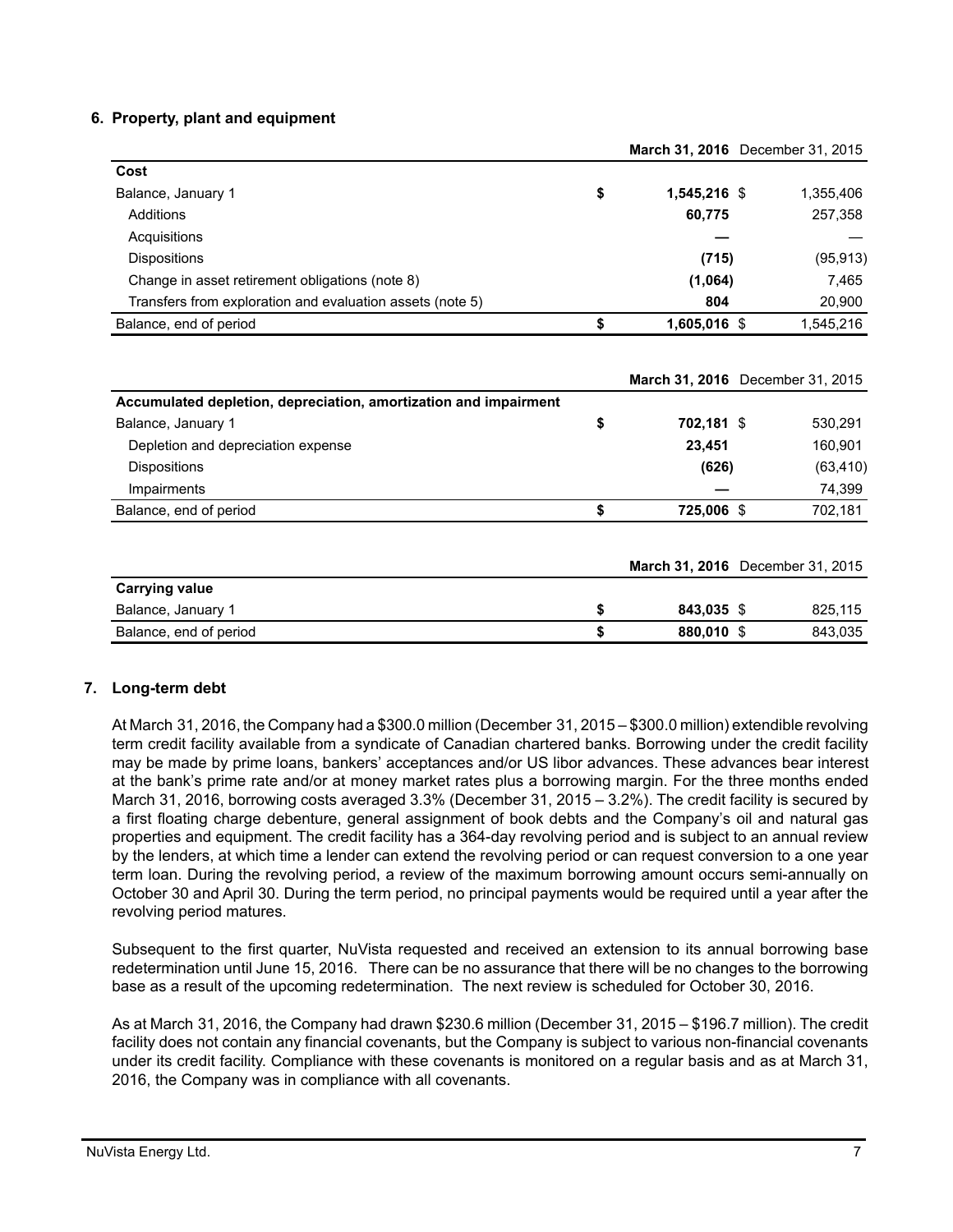#### **8. Asset retirement obligations**

The Company's asset retirement obligations are based on estimated costs to reclaim and abandon ownership interests in oil and natural gas assets including well sites, gathering systems and processing facilities. At March 31, 2016, the estimated total undiscounted amount of cash flows required to settle the asset retirement obligations is \$145.3 million (December 31, 2015 – \$150.8 million), which is estimated to be incurred over the next 50 years. A risk-free rate of 2.0% (December 31, 2015 – 2.2%) and an inflation rate of 2.0% (December 31, 2015 – 2.0%) were used to calculate the net present value of the asset retirement obligations. A reconciliation of the asset retirement obligations is provided below:

|                                         |            | March 31, 2016 December 31, 2015 |
|-----------------------------------------|------------|----------------------------------|
| Balance, January 1<br>\$                | 101,818 \$ | 111,307                          |
| Accretion expense                       | 548        | 2,385                            |
| Liabilities incurred                    | 610        | 2,926                            |
| Liabilities disposed                    | (6)        | (10,500)                         |
| Change in estimates and discount rate   | (1,674)    | 4,539                            |
| Liabilities settled                     | (5,047)    | (8,839)                          |
| Balance, end of period                  | 96,249 \$  | 101,818                          |
| Expected to be incurred within one year | 9,000      | 9,501                            |
| Expected to be incurred beyond one year | 87,249 \$  | 92,317                           |

#### **9. Share capital**

#### Common shares

|                                                                                    | <b>March 31, 2016</b> |           | December 31, 2015 |    |           |
|------------------------------------------------------------------------------------|-----------------------|-----------|-------------------|----|-----------|
|                                                                                    | <b>Number</b>         | Amount    | Number            |    | Amount    |
| Balance, January 1                                                                 | 153,310,265 \$        | 1,140,170 | 138.676.908       | -S | 1,029,017 |
| Issued for cash on offering of common shares                                       |                       |           | 11,465,000        |    | 90.000    |
| Issued for cash on offering of flow-through common<br>shares $(1)$                 |                       |           | 2.544.040         |    | 20.861    |
| Issued for cash on exercise of stock options                                       | 33.457                | 141       | 609.538           |    | 2.927     |
| Contributed surplus transferred on exercise of stock<br>options                    |                       | 48        |                   |    | 1.005     |
| Conversion of restricted share awards                                              | 5.772                 | 45        | 14.779            |    | 80        |
| Share issue costs, net of deferred tax benefit of \$nil<br>$(2015 - $1.2$ million) |                       |           |                   |    | (3,720)   |
| Balance, end of period                                                             | 153,349,494 \$        | 1,140,404 | 153,310,265       | S  | 1,140,170 |

 $(1)$  Net of implied premium of \$1.1 million in 2015 on flow-through share price compared to trading price at announcement of equity issuance.

#### **10. Earnings (loss) per share**

The following table summarizes the weighted average common shares used in calculating net loss per share:

|                                            | Three months ended March 31 |         |
|--------------------------------------------|-----------------------------|---------|
| (thousands of shares)                      | 2016                        | 2015    |
| Weighted average common shares outstanding |                             |         |
| Basic                                      | 153.319                     | 138.712 |
| Diluted                                    | 153.363                     | 138.712 |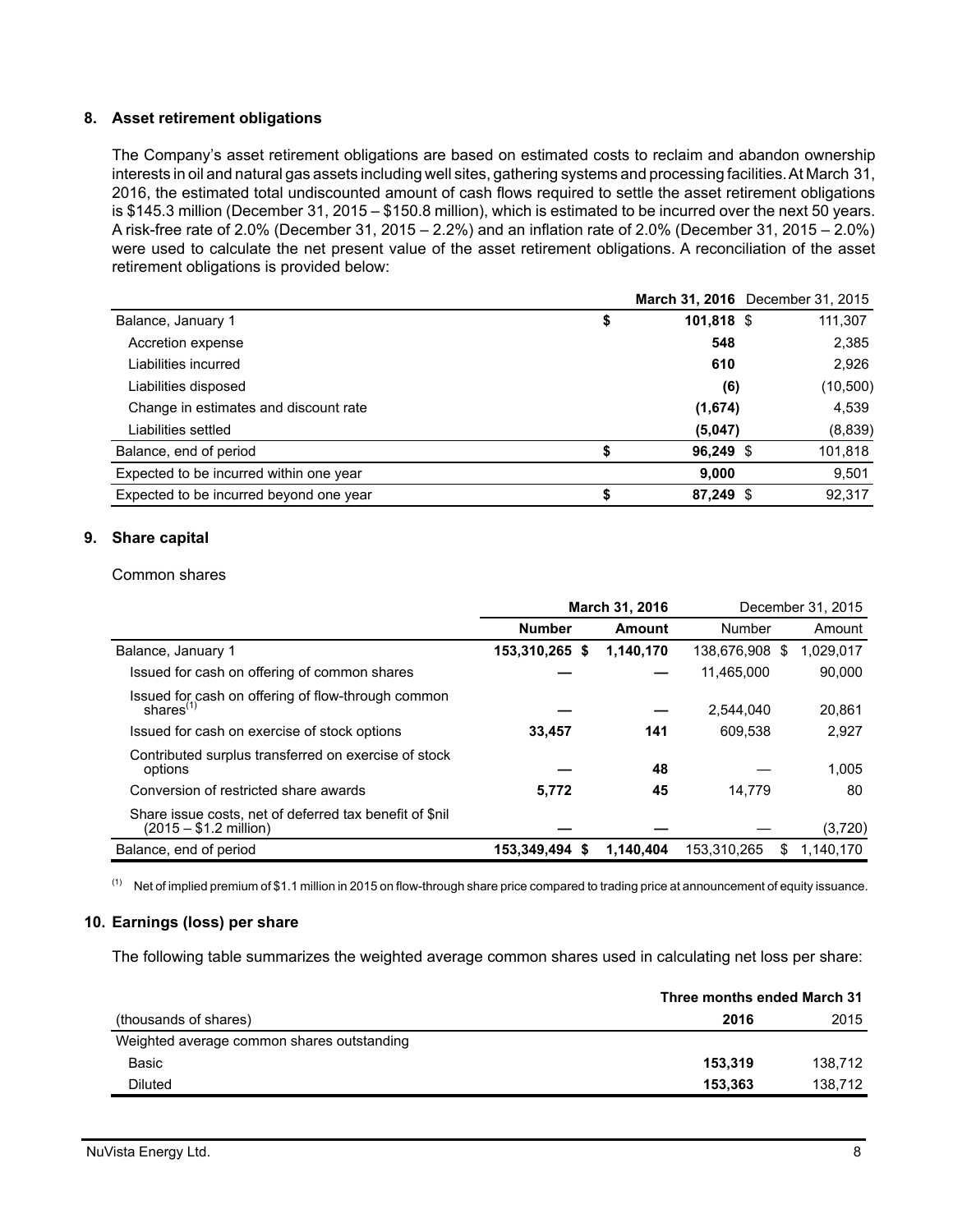# **11. Share-based compensation**

#### Stock Options

The Company has established a stock option plan whereby officers, directors and employees may be granted options to purchase common shares. Options granted vest at the rate of 1/3 per year and expire 2.5 years after the vesting date. The maximum number of stock options authorized to be exercised and settled as at March 31, 2016 is 7,024,983. The following continuity table summarizes the stock option activity:

|                                                  |              | March 31, 2016                                | December 31, 2015 |                                               |
|--------------------------------------------------|--------------|-----------------------------------------------|-------------------|-----------------------------------------------|
|                                                  | Number of    | Weighted<br>average<br>options exercise price | Number of         | Weighted<br>average<br>options exercise price |
| Balance, January 1                               | 6,213,614 \$ | 7.14                                          | 6,378,553 \$      | 7.45                                          |
| Granted                                          |              |                                               | 1,608,305         | 6.22                                          |
| Exercised                                        | (33, 457)    | 4.23                                          | (609,538)         | 4.80                                          |
| Forfeited                                        | (129, 156)   | 8.05                                          | (307,703)         | 8.60                                          |
| Expired                                          | (98, 472)    | 8.62                                          | (856,003)         | 8.87                                          |
| Balance, end of period                           | 5,952,529 \$ | 7.11                                          | 6,213,614 \$      | 7.14                                          |
| Weighted average share price on date of exercise | $33,457$ \$  | 4.79                                          | 609,538 \$        | 7.74                                          |

The following table summarizes stock options outstanding and exercisable under the plan at March 31, 2016:

|                         |                                     | Options outstanding                                  |                                       | Options exercisable                 |  |                                       |
|-------------------------|-------------------------------------|------------------------------------------------------|---------------------------------------|-------------------------------------|--|---------------------------------------|
| Range of exercise price | Number of<br>options<br>outstanding | Weighted<br>average<br>remaining<br>contractual life | Weighted<br>average<br>exercise price | Number of<br>options<br>exercisable |  | Weighted<br>average<br>exercise price |
| \$3.47 to \$4.99        | 1,546,117                           | $2.61$ \$                                            | 4.38                                  | 786.467 \$                          |  | 4.49                                  |
| \$5.00 to \$9.99        | 3,845,282                           | 2.14                                                 | 7.67                                  | 2,289,438                           |  | 7.16                                  |
| \$10.00 to \$12.04      | 561,130                             | 2.65                                                 | 10.79                                 | 192.008                             |  | 10.79                                 |
| \$3.47 to \$12.04       | 5,952,529                           | 2.31 <sup>5</sup>                                    | 7.11                                  | 3,267,913 \$                        |  | 6.73                                  |

The Company uses the fair value based method for the determination of the share-based compensation costs. The fair value of each option granted during the year was estimated on the date of grant using the Black-Scholes option pricing model. No options were granted during the first quarter of 2016.

### Restricted Stock Units

The Company has a Restricted Stock Unit ("RSU") Plan for employees and officers. Each RSU entitles participants to receive cash equal to the trading price of the equivalent number of shares of the Company. All RSUs granted vest and become payable within three years after the date the RSUs are issued.

The compensation expense was calculated using the fair value method based on the trading price of the Company's shares at the end of each reporting year. The following table summarizes the change in the number of RSUs: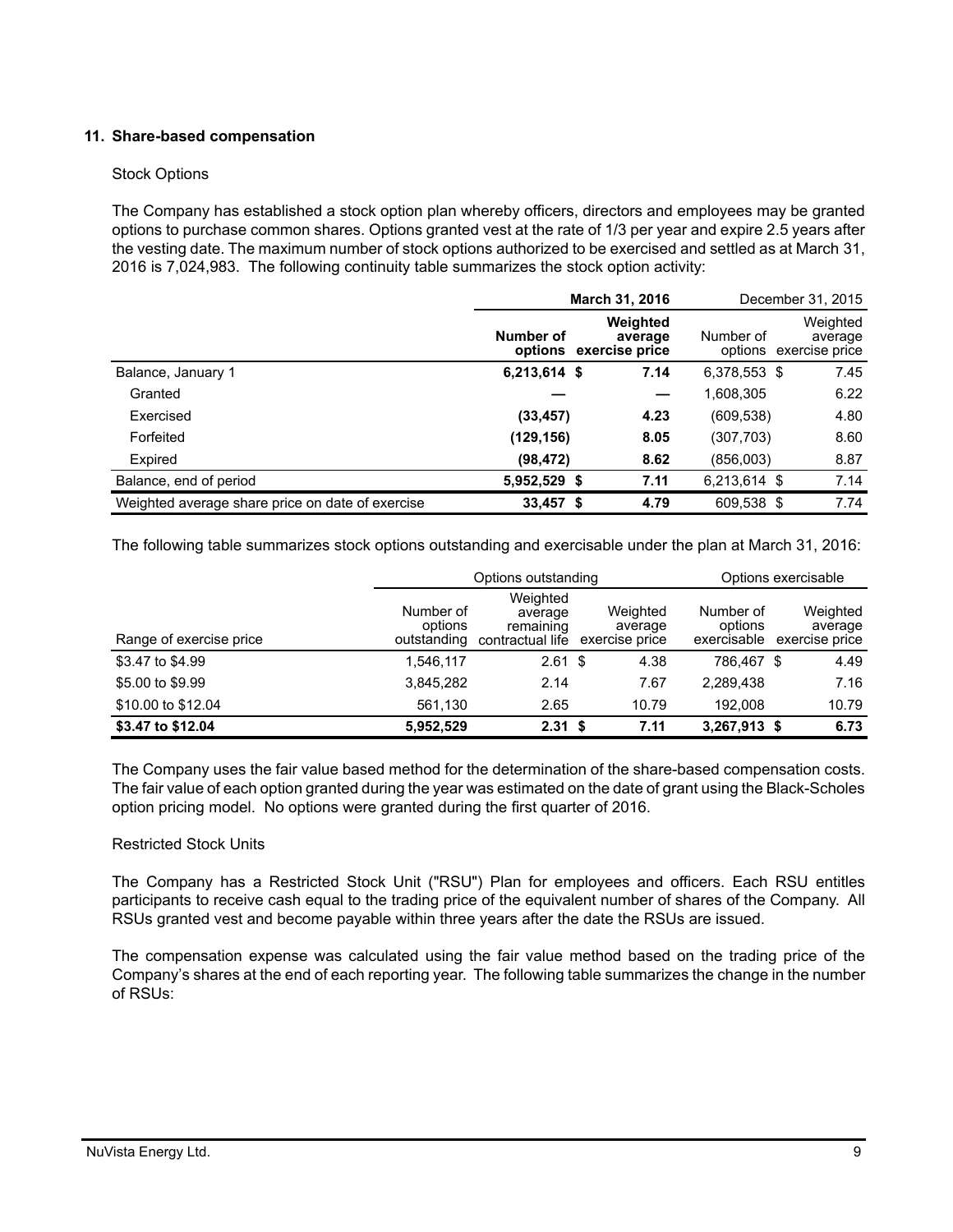|                        | March 31, 2016 December 31, 2015 |
|------------------------|----------------------------------|
| Balance, January 1     | 145.665<br>501,110               |
| Settled                | (21,081)<br>(343, 647)           |
| Granted                |                                  |
| Forfeited              | (5, 249)<br>(11,798)             |
| Balance, end of period | 145.665<br>119.335               |

The following table summarizes the change in compensation liability relating to RSUs:

|                                                                                              | March 31, 2016 December 31, 2015 |         |
|----------------------------------------------------------------------------------------------|----------------------------------|---------|
| Balance, January 1                                                                           | 463 \$                           | 2,057   |
| Change in accrued compensation liabilities                                                   | 70                               | (1,594) |
| Balance, end of period                                                                       | 533 \$                           | 463     |
| Compensation liabilities – current (included in accounts payable and<br>accrued liabilities) | 533 \$                           | 463     |

#### Restricted Share Awards

The Company has a Restricted Share Award ("RSA") Plan for employees and officers which entitle the employee to receive one common share for each RSA granted upon vesting. RSA grants vest within three years from the date of grant. The maximum number of common shares reserved for issuance under the RSA plan is 1,650,000 of which 1,252,418 remain to be issued.

The fair value of RSAs is determined based on the weighted average trading price of the five days preceding the grant date. This fair value is recognized as share-based compensation expense over the vesting period with a corresponding increase to contributed surplus. The amount of the compensation expense is reduced by an estimated forfeiture rate determined at the date of the grant and updated each period. Upon vesting of the RSAs and settlement in common shares, the previously recognized value in contributed surplus will be recorded as an increase to share capital.

The following table summarizes the change in the number of RSAs:

|                        |           | <b>March 31, 2016</b> December 31, 2015 |
|------------------------|-----------|-----------------------------------------|
| Balance, January 1     | 385,142   | 138,181                                 |
| Settled                | (5, 772)  | (14, 779)                               |
| Granted                |           | 275,850                                 |
| Forfeited              | (11, 393) | (14, 110)                               |
| Balance, end of period | 367.977   | 385.142                                 |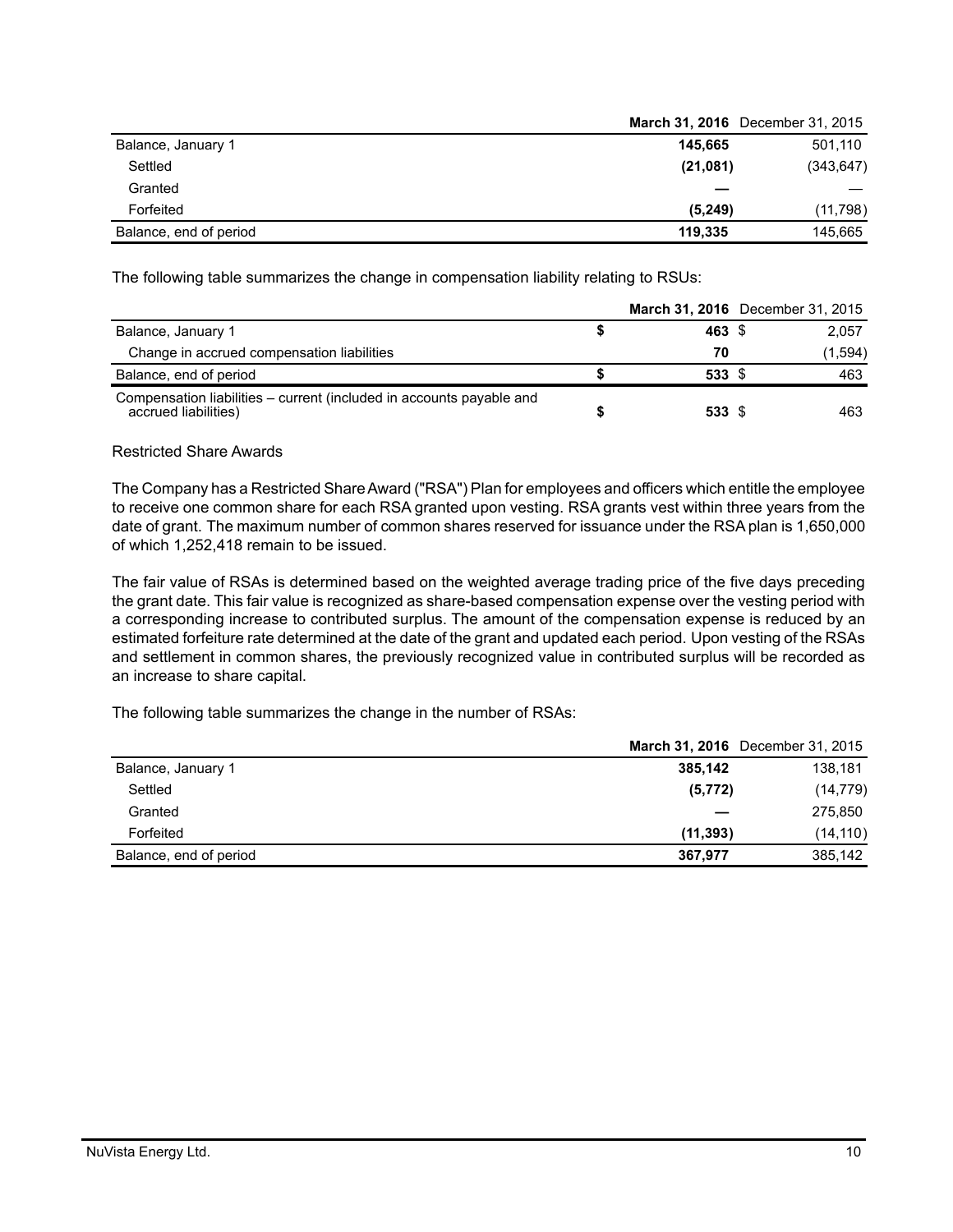The following table summarizes share-based compensation relating to stock options, RSUs and RSAs:

|                                                | Three months ended March 31 |                         |      |                  |  |                  |  |                  |    |                         |      |            |            |      |       |
|------------------------------------------------|-----------------------------|-------------------------|------|------------------|--|------------------|--|------------------|----|-------------------------|------|------------|------------|------|-------|
|                                                | 2016                        |                         |      |                  |  |                  |  |                  |    |                         |      | 2015       |            |      |       |
|                                                |                             | <b>Stock</b><br>options |      | <b>RSU</b>       |  | <b>RSA</b>       |  | Total            |    | <b>Stock</b><br>options |      | <b>RSU</b> | <b>RSA</b> |      | Total |
| Share-based compensation                       | \$                          | 641 \$                  |      | 58 \$            |  | 258 \$           |  | 957              | \$ | $1,047$ \$              |      | 233S       | 106        | \$   | 1,386 |
| RSU cash paid                                  |                             |                         |      | 88               |  |                  |  | 88               |    |                         |      | 96         |            |      | 96    |
| Share-based compensation<br>expense            | \$                          | 641 \$                  |      | 146 <sup>5</sup> |  | 258 <sup>5</sup> |  | $1,045$ \$       |    | $1,047$ \$              |      | 329S       | 106        | - \$ | 1,482 |
|                                                |                             |                         |      |                  |  |                  |  |                  |    |                         |      |            |            |      |       |
| Gross capitalized share-<br>based compensation | \$                          | 108S                    |      | 11 <sup>5</sup>  |  | 104S             |  | $223 \text{ } $$ |    | 66 \$                   |      | 41 \$      | 5\$        |      | 112   |
| RSU cash paid                                  |                             |                         |      |                  |  |                  |  |                  |    |                         |      | (172)      |            |      | (172) |
| Net capitalized share-based<br>compensation    | \$                          | 108                     | - \$ | 11 <sup>5</sup>  |  | 104S             |  | $223 \text{ } $$ |    | 66                      | - \$ | $(131)$ \$ | $5\degree$ |      | (60)  |

#### **12. Risk management activities**

(a) Financial instruments

The Company's financial instruments recognized on the statement of financial position consists of cash and cash equivalents, accounts receivable and prepaid expenses, financial derivative contracts, accounts payable and accrued liabilities, accrued environmental remediation liabilities, compensation liabilities and long-term debt. The carrying value of the long-term debt approximates its fair value as it bears interest at market rates. Except for the financial derivative contracts and compensation liabilities, which are recorded at fair value, carrying values reflect the current fair value of the Company's financial instruments due to their short-term maturities. The estimated fair values of recognized financial instruments have been determined based on quoted market prices when available, or third-party models and valuation methodologies that use observable market data.

The Company classifies fair value measurements according to the following hierarchy based on the amount of observable inputs used to value the instrument.

- Level 1 Quoted prices are available in active markets for identical assets or liabilities as of the reporting date. Active markets are those in which transactions occur in sufficient frequency and volume to provide pricing information on an ongoing basis.
- Level 2 Pricing inputs are other than quoted prices in active markets included in Level 1. Prices in Level 2 are either directly or indirectly observable as of the reporting date. Level 2 valuations are based on inputs, including quoted forward prices for commodities, time value and volatility factors, which can be substantially observed or corroborated in the marketplace.
- Level 3 Valuations in this level are those with inputs for the asset or liability that are not based on observable market data.

The Company's cash and cash equivalents are classified as Level 1 and financial derivative contracts as Level 2. The Company uses third party models and valuation methodologies to determine the fair value of financial derivative contracts. Assessment of the significance of a particular input to the fair value measurement requires judgment and may affect the placement within the fair value hierarchy level.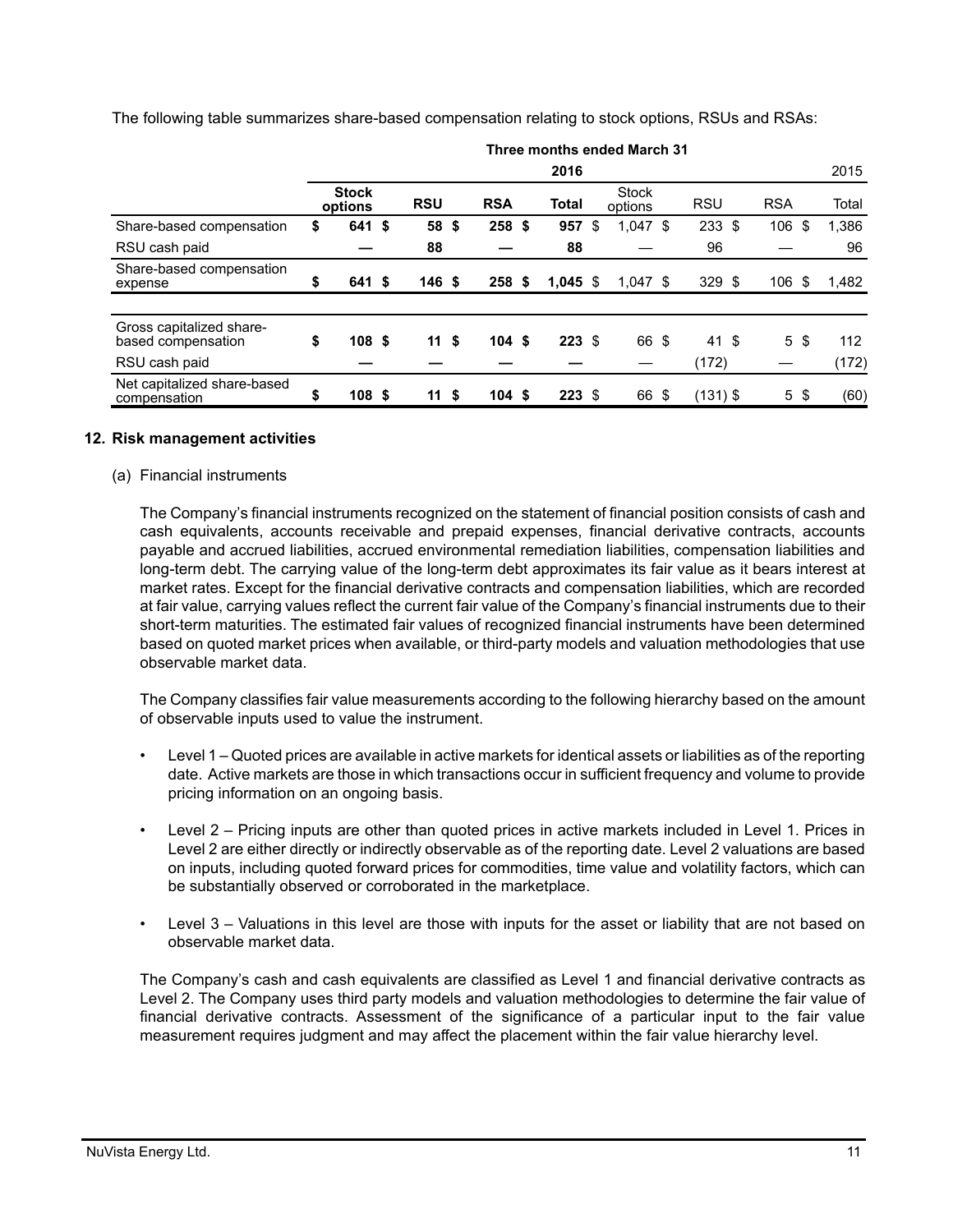(b) Financial assets and financial liabilities subject to offsetting

The following is a summary of the Company's financial assets and financial liabilities that are subject to offsetting:

|                                | March 31, 2016               |  |                                          |                                   |     |                              | December 31, 2015 |                                   |                                   |
|--------------------------------|------------------------------|--|------------------------------------------|-----------------------------------|-----|------------------------------|-------------------|-----------------------------------|-----------------------------------|
|                                | Gross<br>financial<br>assets |  | Gross<br>financial<br><b>liabilities</b> | <b>Net</b><br>financial<br>assets |     | Gross<br>financial<br>assets |                   | Gross<br>financial<br>liabilities | <b>Net</b><br>financial<br>assets |
| Current assets (liabilities)   | $22,304$ \$                  |  | (208) \$                                 | 22.096                            | \$. | 26,000 \$                    |                   | $(230)$ \$                        | 25,770                            |
| Long-term assets (liabilities) | 149                          |  | (143)                                    | 6                                 |     |                              |                   | (16)                              | (14)                              |
| Net position                   | $22.453$ \$                  |  | (351) \$                                 | 22.102                            |     | 26,002 \$                    |                   | $(246)$ \$                        | 25,756                            |

#### (c) Risk management contracts

The following is a summary of the financial derivatives as at March 31, 2016:

|                                       | <b>Volume</b><br>(Bbls/d) | <b>Pricing</b><br>(Cdn\$/Bbl) | <b>Term of contract</b>    |
|---------------------------------------|---------------------------|-------------------------------|----------------------------|
| WTI crude oil sales price derivatives |                           |                               |                            |
| Fixed price swap                      | 3.280                     | \$79.50                       | Apr 1, 2016 - Jun 30, 2016 |
| Fixed price swap                      | 3.050                     | \$75.92                       | Jul 1, 2016 - Dec 31, 2016 |
| Fixed price swap                      | 100                       | \$58.15                       | Jan 1, 2017 - Jun 30, 2017 |

|                                          | <b>Volume</b><br>(MMbtu/d) | <b>Pricing</b><br>(US\$/MMbtu) | <b>Term of contract</b>    |
|------------------------------------------|----------------------------|--------------------------------|----------------------------|
| Nymex natural gas sales price derivative |                            |                                |                            |
| AECO-NYMEX basis                         | 10.000                     | (\$0.66)                       | Apr 1, 2016 - Dec 31, 2016 |
| AECO-NYMEX basis                         | 20,000                     | (\$0.72)                       | Jan 1, 2017 - Sep 30, 2017 |
| AECO-NYMEX basis                         | 20,000                     | (\$0.71)                       | Oct 1, 2017 - Dec 31, 2017 |
| AECO-NYMEX basis                         | 10.000                     | (\$0.69)                       | Jan 1, 2018 - Sep 30, 2018 |
| AECO-NYMEX basis                         | 6.685                      | (\$0.68)                       | Oct 1, 2018 - Dec 31, 2018 |
| Chicago-NYMEX basis                      | 10.000                     | (\$0.01)                       | Apr 1, 2016 - Dec 31, 2016 |
| Chicago-NYMEX basis                      | 5.000                      | (\$0.05)                       | Jan 1, 2017 - Dec 31, 2017 |
| Nymex fixed price swap                   | 10.000                     | \$2.60                         | Apr 1, 2016 - Dec 31, 2016 |